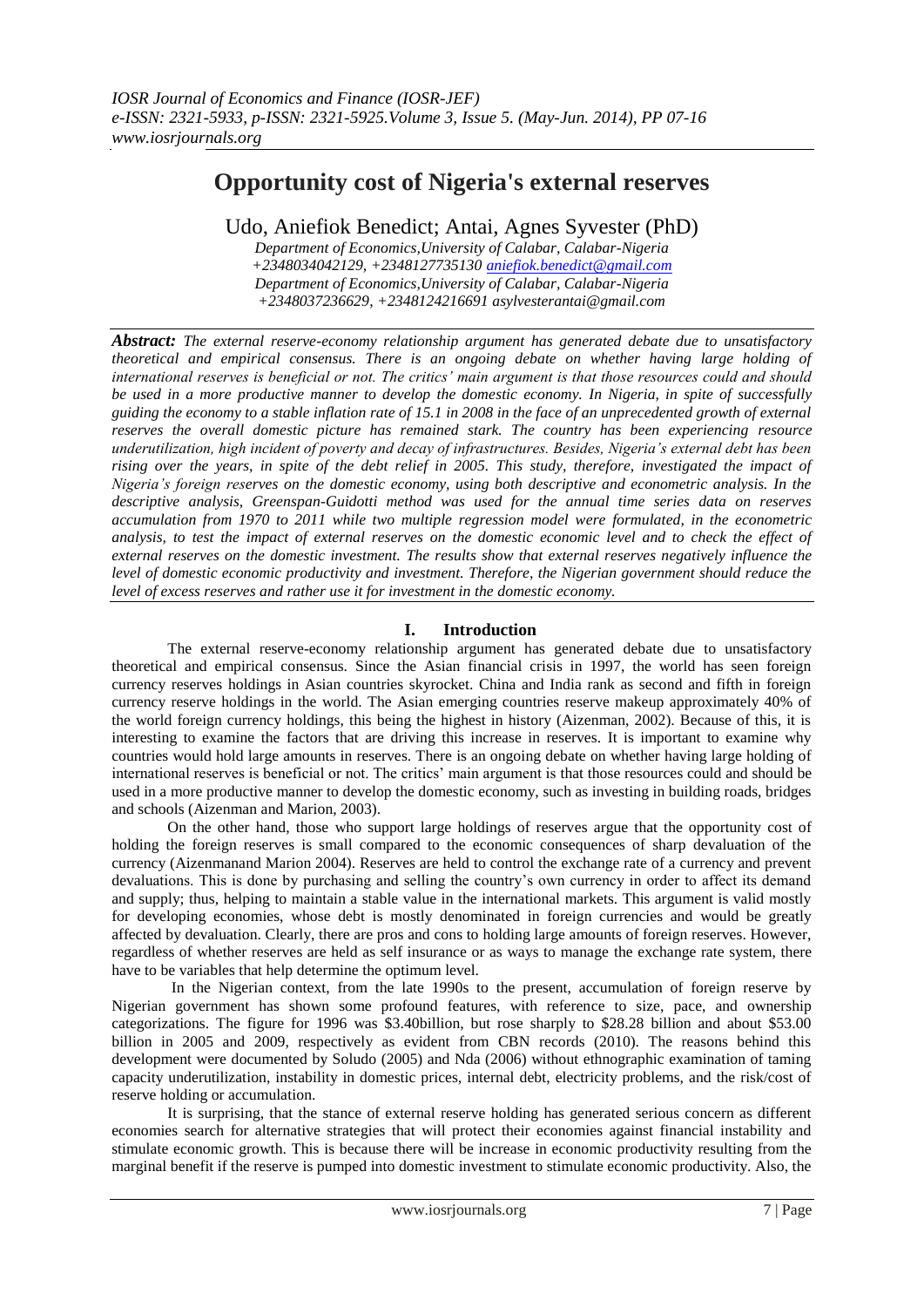elasticity of reserve accumulation to the degree of unlikely financial shocks affects the forgone utilizationbenefits.

The financing of the prolonged and substantial accumulation of foreign exchange reserves has implications for the balance sheets of the central bank, the banking system and, indeed, the private sector. Major shifts in balance sheet variables can eventually have significant macroeconomic effects which depend both on how the associated risk exposures are managed and on how the reserves are financed.

In this regard, this research paper seeks to provide answers to the following questions:

1. What level of Nigerian external reserves is needed to insure against liquidity problems? (Reserve adequacy) 2. What is the impact of the Nigeria external reserve on the domestic economy?

## **II. Methodology**

This study will make use of an econometric method to analyze the questions that were formulated in the introductory section. The data will be annual data from the World Bank statistical fact sheet for Nigeria and CBN statistical bulletin of various years. Two multiple regression model will be formulated, one to test the impact of external reserves on the domestic economic level while the second will be to check the effect of external reserves on the domestic investment.

## **LITERATURE**

## **Evolution of external reserve management and trends in Nigeria's external reserves**

Before the inception of the Central Bank of Nigeria in 1959, the country formed part of the defunct West African Currency Board (WACB). During the period, management of external reserves posed little or no problems to the country because the manner in which the Board operated prevented such problems from arising. Optimal deployment of reserves then was really not an issue since Nigeria's non-sterling earnings were deposited in London in exchange for credit entries in the sterling accounts maintained there (Aligwekwe, 1978).

Subsequently, the 1959 Act which established the Central Bank of Nigeria (CBN) required the Bank to hold external reserves solely in Gold and Sterling. With the amendment in 1962 of this Act, the Bank acquired the mandate to maintain the country's foreign exchange reserves not only in sterling balance but also in nonsterling assets such as gold coin or bullion, bank balances, bills of exchange, government and governmentguaranteed securities of countries other than Britain and treasury bills in other countries. The monetary options available to the country widened upon joining the International Monetary Fund (IMF) in 1961 to include many more assets. The problems of reserve management began during the periods of the First National Development Plan in 1962 to 1966 and the Nigerian Civil War of 1967- 1970. During these periods, financing the plan and the war consumed a large portion of the country's reserves. Also, the tempo in the foreign trade sector dropped, following the disruption of economic activities in the country. The problems became compounded immediately after the war in the wake of the Federal Government's efforts to reconstruct and reactivate the war ravaged economy which continued to demand immense foreign exchange reserves. Because of the exigencies of this period, the CBN became committed to maintaining an 'adequate' level of external reserves.

In addition to the problem of depleting reserves, Nigeria faced a new scenario with reserve management. Following the country's, admission to the Organization of Petroleum Exporting Countries (OPEC) in 1973 and the oil boom of that era, the problem of reserve management switched from that of 'inadequate' to that of 'excess reserves'. This remained so until 1981 when the country was hit by the global economic recession that led to a consistent decline in her external reserves (Odozi, 1986). In the light of this development, economic stabilization measures involving stringent exchange control, which ran from April 1982 to June 1986 (when accretion to external reserves was low), were introduced. By the end of 1985, it was evident that the use of stringent economic controls was ineffective in restraining external reserves depletion. To this end, exchange and trade controls were discontinued in 1986, following the adoption of market based policy measures the Structural Adjustment Programmed (SAP) in July 1986. However, after more than seven years of liberalization, government felt that the overall performance of the economy was unsatisfactory. Hence, in January 1994, some measures of control were re-introduced which saw the CBN as the sole custodian of foreign exchange and, together with its designated agents, the avenues for foreign exchange importation.

Again the trade and exchange policies in 1994 failed substantially to achieve the desired objectives. The guided deregulation introduced in 1995, among other things, abolished the 1962 Exchange Control Act, in a bid to enhance the flow of capital and the reserves position of the country. Other measures aimed at boosting the external reserves included the introduction of an Autonomous Foreign Exchange Market (AFEM) for the purpose of trading in foreign currencies at market determined rates and further liberalization of the foreign exchange system in 1997 and the trade and exchange regime in 1998.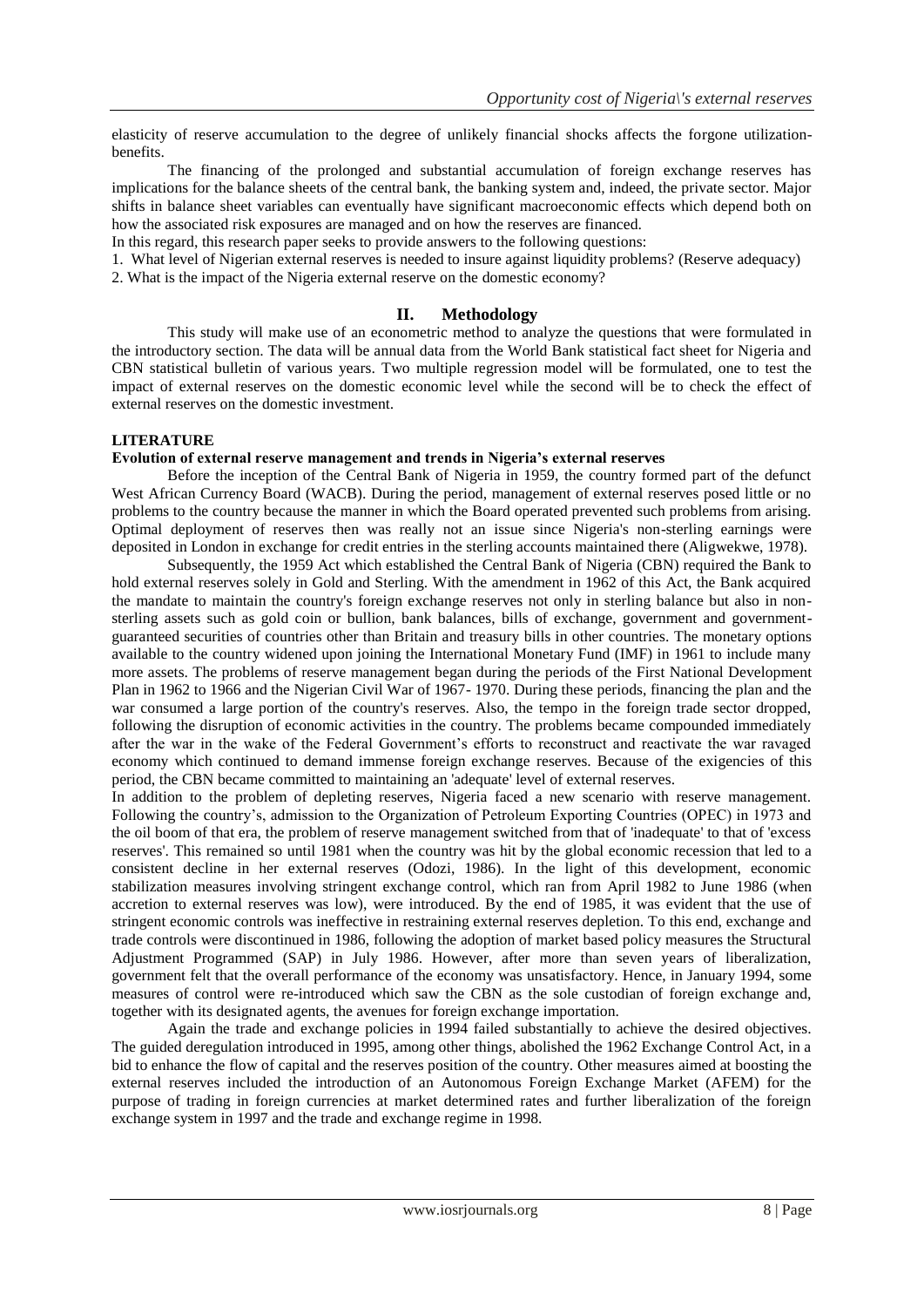## **Recent trends in Nigeria's external reserves**

Nigeria's external reserves have been fluctuating over the years. Initially, the level rose from US\$0.70 billion in 1992 to US\$1.30 billion in 1993 and further to US\$1.70 billion in 1994. After falling by 17.70 per cent to US\$1.40 billion in 1995, external reserves rose by 192.90 per cent to US\$4.10 billion in 1996. In 1997, Nigeria's gross external reserves stood at US\$7.58 billion and dropped by 6.30 per cent to US\$7.10 billion in 1998. Reserves dropped further by 22.50 per cent in 1999 to US\$5.50 billion. The end of year gross reserves declined by 23.30 per cent from end- December 2001 level of US\$10.42 billion to US\$7.99 billion in 2002. It declined further by 6.50 per cent to US\$7.47 billion in 2003. The level of reserves in 2003 could support 6.50 months of imports compared with 13.60, 12.00 and 10.10 months in 2000, 2001 and 2002 respectively. Reasons for the downward trend in reserves were the inadequacy of foreign exchange receipts, coupled with huge fiscal spending and the consequent pressure on the country's payments obligations.

It must be mentioned that Nigeria is a mono-cultural economy with heavy reliance on crude oil whose price is exogenously determined. Hence, the reserves position of the country at any given point in time is usually a reflection of the circumstances prevailing in the international oil market. Following the huge receipts from crude oil sales and the prudent fiscal and monetary policy stance under the National Economic Empowerment and Development Strategy (NEEDS) introduced in 2004, trends in the country's reserves took a dramatic upward turn, The stock of external reserves which was US\$7.47 billion at end December 2003, increased by 127.00 per cent to US\$16.96 billion in 2004. The reserve position in 2004 could finance 18.40 months of imports. The import cover was much higher than the West African Monetary Zone (WAMZ) minimum requirement of 6 months. In 2005 the stock of external reserves increased further by 66.80 per cent to US\$28.28 billion. The reserve position could support 19.70 months of imports. In 2006, reserves rose to an all time high of US\$42.20 billion, supporting a staggering 28 months of imports. The Gross External Reserves as at end-October, 2007 was US\$49.12 billion. The current level of gross external reserves could support about 20 months of current foreign exchange disbursements. Efficiency in reserves management could be viewed beyond the months of import cover, to the actual amount saved in the year. In other words, the accretion to the external reserve account is very crucial in reserve management. In 1997, accretion to reserve was US\$3.50 billion. This saving was, however, not sustained in the subsequent years, resulting in a net draw down of US\$0.50 billion and US\$1.60 billion in 1998 and 1999 respectively. With the improvement in crude oil price in 2000, the external sector outcome resulted in an accretion of US\$4.50 billion, but this again dropped by US\$0.50 billion in 2001 and further by US\$2.43 billion and US\$0.50 billion in 2002 and 2003, respectively. This trend reveals the expenditure profile of government, in which years of huge savings or gains in the net position of foreign exchange transactions are followed by periods of increased expenditure, as reflected in the net flow position in the balance of payments.

Generally, a volatile fiscal policy is not consistent with a sustainable external reserves management. A prudent fiscal policy will enhance the viability of Nigeria's balance of payments and strengthen the stability of the exchange rate. With the combined effect of positive terms of trade occasioned by high international prices of crude oil and prudent fiscal policies that followed after 2003, the downward trend reversed with accretion to external reserves increasing by US\$9.49 billion, US\$11.32 billion and US\$13.95 billion in 2004, 2005 and 2006 respectively. Osabuohien and Egwakhe (2008) Countries that may be vulnerable to a capital account crisis can benefit from holding reserves sufficient to cover all debt obligations falling due within the coming year. This is relevant in measuring vulnerability to capital account crisis. In the Nigeria case, the reserve/debt ratio has been substantially low over the years.

In 2005, however, the ratio which stood at 1.40 exceeded the benchmark figure of 1.00 and rose to an all time high of 11.90 in 2006. Holding reserves beyond the recommended benchmarks will, other things being equal, probably reduce an economy's vulnerability to financial crisis. Though, it may do so with diminishing marginal benefit and rising marginal cost. Iyoha (1976)

Since the build up in reserves is driven by country specific as well as exogenous factors, identifying the domestic versus external components of reserves is a key element in assessing the sustainability of the observed levels. This focus also addresses the question of reserve accumulation more thoroughly than by studying a sample of countries with fundamentally different policy regimes, as the IMF (2003) and Gosselin and Parent (2005), among others, does. We consider the case of Nigeria, but the analysis applies to other countries with close economic fundamentals. Abdullateef and Waheed (2010) investigated the impact of changes in the external reserve position of Nigeria on domestic investment, inflation rate and exchange rate. Using a combination of ordinary least square (OLS) and vector error correction (VEC) methods, it was observed that change in external reserves in the country only influences foreign direct investment (FDI) and exchange rates and no influence of it was found on domestic investment and inflation rates. They suggested that there is the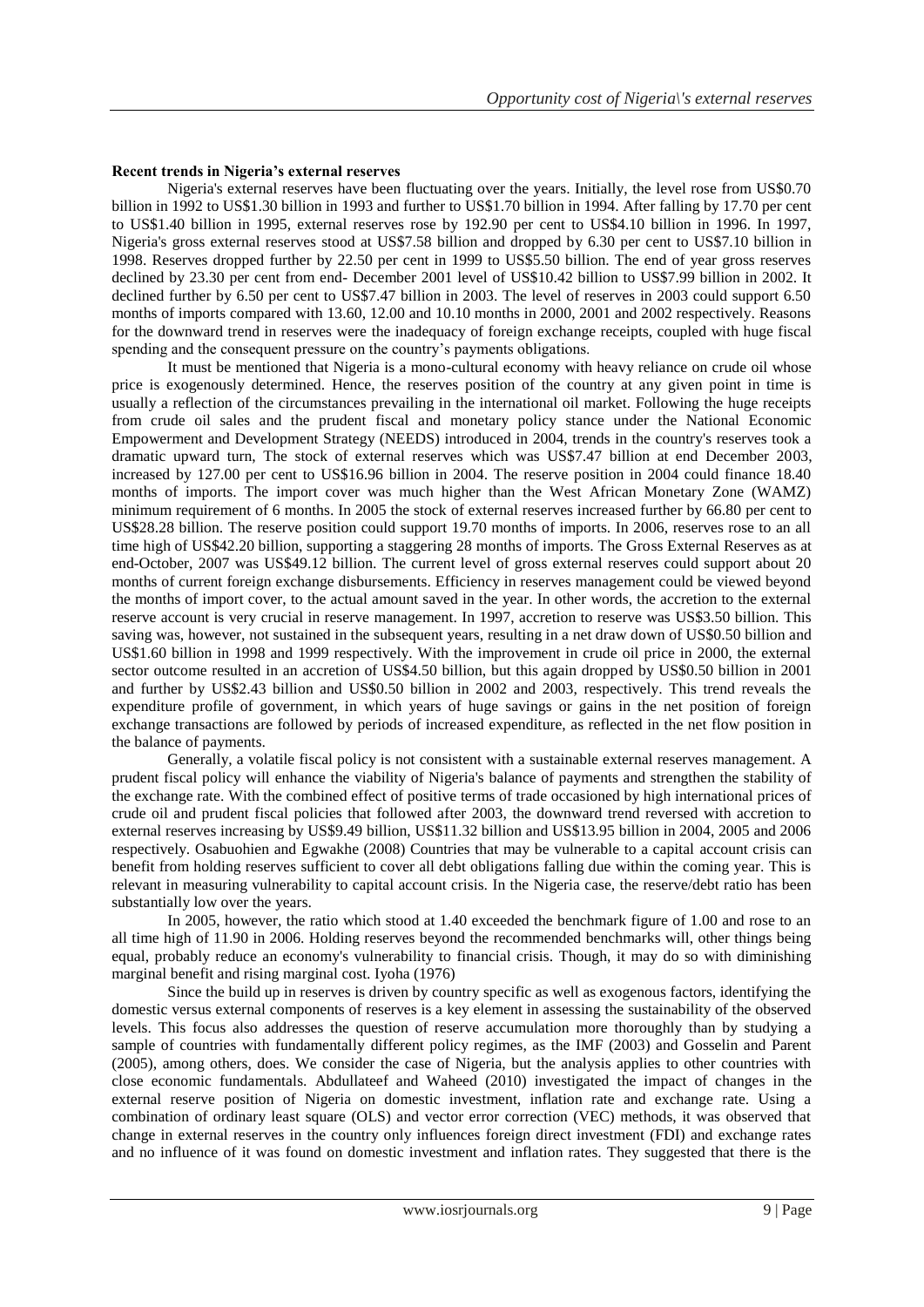need for broader reserve management strategies aimed at maximizing the gains from oil export revenue by utilizing more of these resources to boost domestic investment.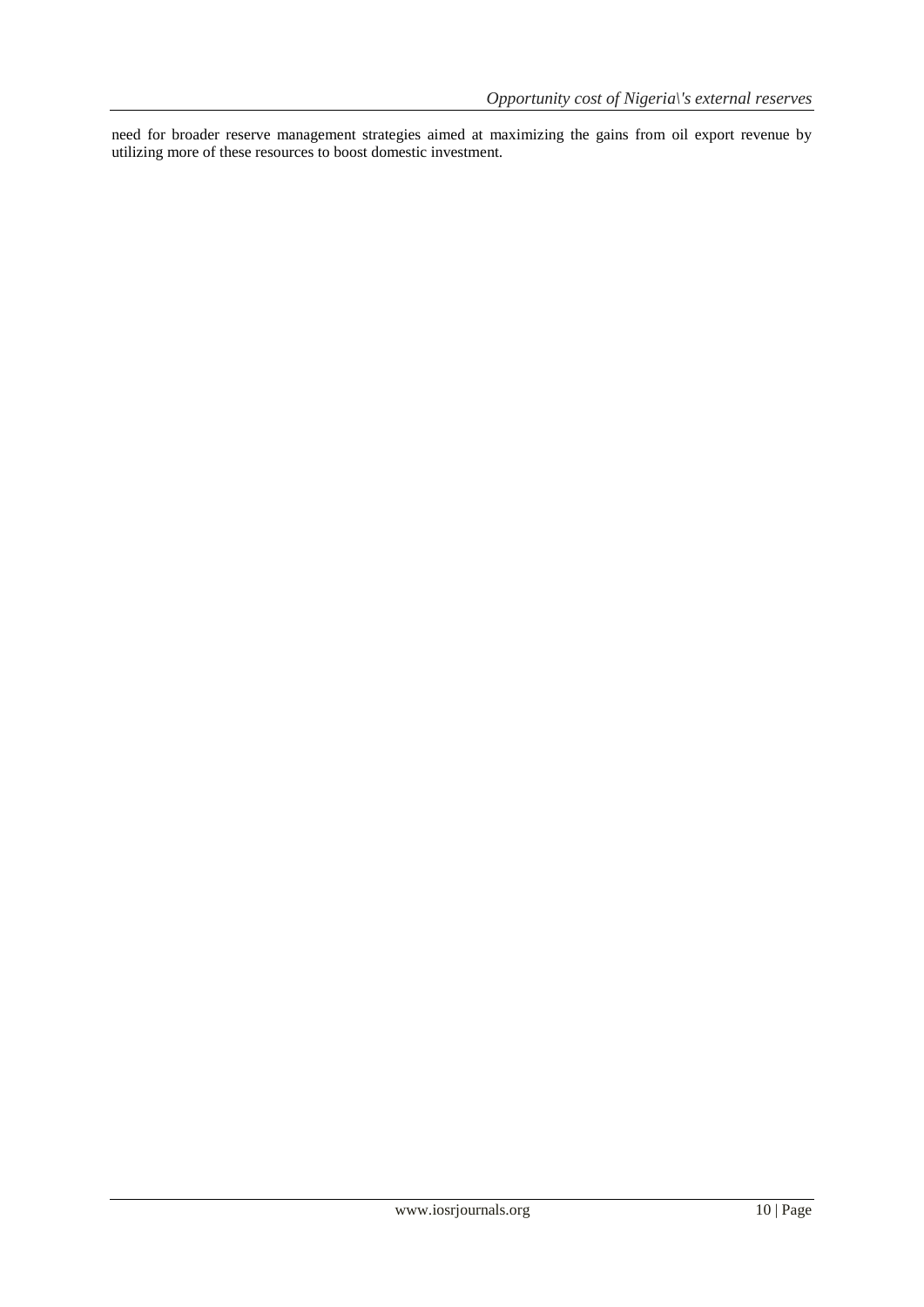#### **ARE NIGERIAN RESERVES EXCESS? AN INFORMAL METHOD**

The Guidotti–Greenspan rule states that a country's reserves should equal short-term external debt (one-year or less maturity), implying a ratio of reserves-to-short term debt of 1.

Using the Greenspan-Guidotti test of reserve adequacy the Nigerian external reserves will be tested to check if it is excess or not. The rule of thumb says that the reserves level should not exceed the level of the country's external short term debt. The rationale is that countries should have enough reserves to resist a massive withdrawal of short term foreign capital.

In the table below, the result of the Greenspan-Guidotti test of reserve adequacy is shown, it shows that up to 1996 the external reserves of Nigeria was mainly inadequate except in 1979 and 1980 when it was adequate and excess respectively.

From the democratic era (fourth republic, 1999) the external reserves has been mainly excess till date.

Also, table 1 in the appendix shows the opportunity cost of holding excess external reserves by the Nigerian government to check if it is profitable to hold excess reserves rather than investing it in the domestic economy. From the table the returns obtained gotten from external reserves is calculated using the US Treasury bond rate then the returns that would have been gotten from reserves if it were alternatively invested in the domestic economy is derive from the domestic interest rate and the result compared with the external returns.

It is observed that the returns in the domestic economy is larger than that of the external returns in various years except in 1979 up to 1981 when the external benefit exceeded the domestic benefit. This means that the Nigerian government have over the years been losing reasonable amount of resources that would have accrued if the reserve was domestically utilized. It is also pertinent to note as shown, in the last column, the amount of resources spent on external debt servicing yearly while excess reserves is stocked at the rate of returns lower than what we spend on debt servicing.

|  |  | TABLE SHOWING THE GREENSPAN-GUDOTTI RESERVE ADEOUACY FOR NIGERIA |  |  |  |  |  |  |  |  |  |  |  |  |  |  |
|--|--|------------------------------------------------------------------|--|--|--|--|--|--|--|--|--|--|--|--|--|--|
|--|--|------------------------------------------------------------------|--|--|--|--|--|--|--|--|--|--|--|--|--|--|

| <b>YEAR</b> | <b>S/T DEBT</b> | <b>RESERVES</b> | Ratio    | <b>REMARK</b>     |
|-------------|-----------------|-----------------|----------|-------------------|
| 1970        | 269602000       | 223498270       | 0.828993 | <b>INADEOUATE</b> |
| 1971        | 309254000       | 431942336       | 1.396724 | <b>OPTIMAL</b>    |
| 1972        | 349948000       | 390711307       | 1.116484 | <b>OPTIMAL</b>    |
| 1973        | 574168000       | 622853542       | 1.084793 | <b>OPTIMAL</b>    |
| 1974        | 606829000       | 5708969937      | 9.407873 | <b>EXCESS</b>     |
| 1975        | 543746000       | 5665692686      | 10.41974 | <b>EXCESS</b>     |
| 1976        | 431560000       | 5256783772      | 12.18089 | <b>EXCESS</b>     |
| 1977        | 2161157000      | 4335986546      | 2.006326 | <b>EXCESS</b>     |
| 1978        | 2446471000      | 2028806093      | 0.829279 | <b>INADEOUATE</b> |
| 1979        | 2283000000      | 5899641163      | 2.584162 | <b>EXCESS</b>     |
| 1980        | 3553069000      | $1.064E+10$     | 2.994534 | <b>EXCESS</b>     |
| 1981        | 4427231000      | 4168453297      | 0.941549 | <b>INADEQUATE</b> |
| 1982        | 2534737000      | 1926433882      | 0.760013 | <b>INADEQUATE</b> |
| 1983        | 5058910000      | 1251986645      | 0.247482 | <b>INADEOUATE</b> |
| 1984        | 5744422000      | 1674113909      | 0.291433 | <b>INADEQUATE</b> |
| 1985        | 4994467000      | 1891868246      | 0.378793 | <b>INADEQUATE</b> |
| 1986        | 3681133000      | 1349903025      | 0.366709 | <b>INADEQUATE</b> |
| 1987        | 1567645000      | 1497832059      | 0.955466 | <b>INADEQUATE</b> |
| 1988        | 1546629000      | 932989777       | 0.603241 | <b>INADEOUATE</b> |
| 1989        | 464772000       | 2041078372      | 4.391569 | <b>EXCESS</b>     |
| 1990        | 1503580000      | 4128789621      | 2.745973 | <b>EXCESS</b>     |
| 1991        | 858928000       | 4678023330      | 5.446351 | <b>EXCESS</b>     |
| 1992        | 2209606000      | 1196052750      | 0.541297 | <b>INADEOUATE</b> |
| 1993        | 3993676000      | 1640443739      | 0.41076  | <b>INADEQUATE</b> |
| 1994        | 4826464000      | 1649172399      | 0.341694 | <b>INADEOUATE</b> |
| 1995        | 5651190000      | 1709113524      | 0.302434 | <b>INADEQUATE</b> |
| 1996        | 5676113000      | 4329391830      | 0.762739 | <b>INADEOUATE</b> |
| 1997        | 5528649000      | 7781250308      | 1.407442 | <b>OPTIMAL</b>    |
| 1998        | 6564497000      | 7298545697      | 1.111821 | <b>OPTIMAL</b>    |
| 1999        | 6519900000      | 5649725440      | 0.866536 | <b>INADEQUATE</b> |
| 2000        | 1119993000      | 10099448198     | 9.017421 | <b>EXCESS</b>     |
| 2001        | 1642817000      | 10646598366     | 6.480696 | <b>EXCESS</b>     |
| 2002        | 2270168000      | 7566806238      | 3.333148 | <b>EXCESS</b>     |
| 2003        | 3349994000      | 7415087386      | 2.213463 | <b>EXCESS</b>     |
| 2004        | 5245750000      | 17256543970     | 3.289624 | <b>EXCESS</b>     |
| 2005        | 1836100000      | 28632051719     | 15.59395 | <b>EXCESS</b>     |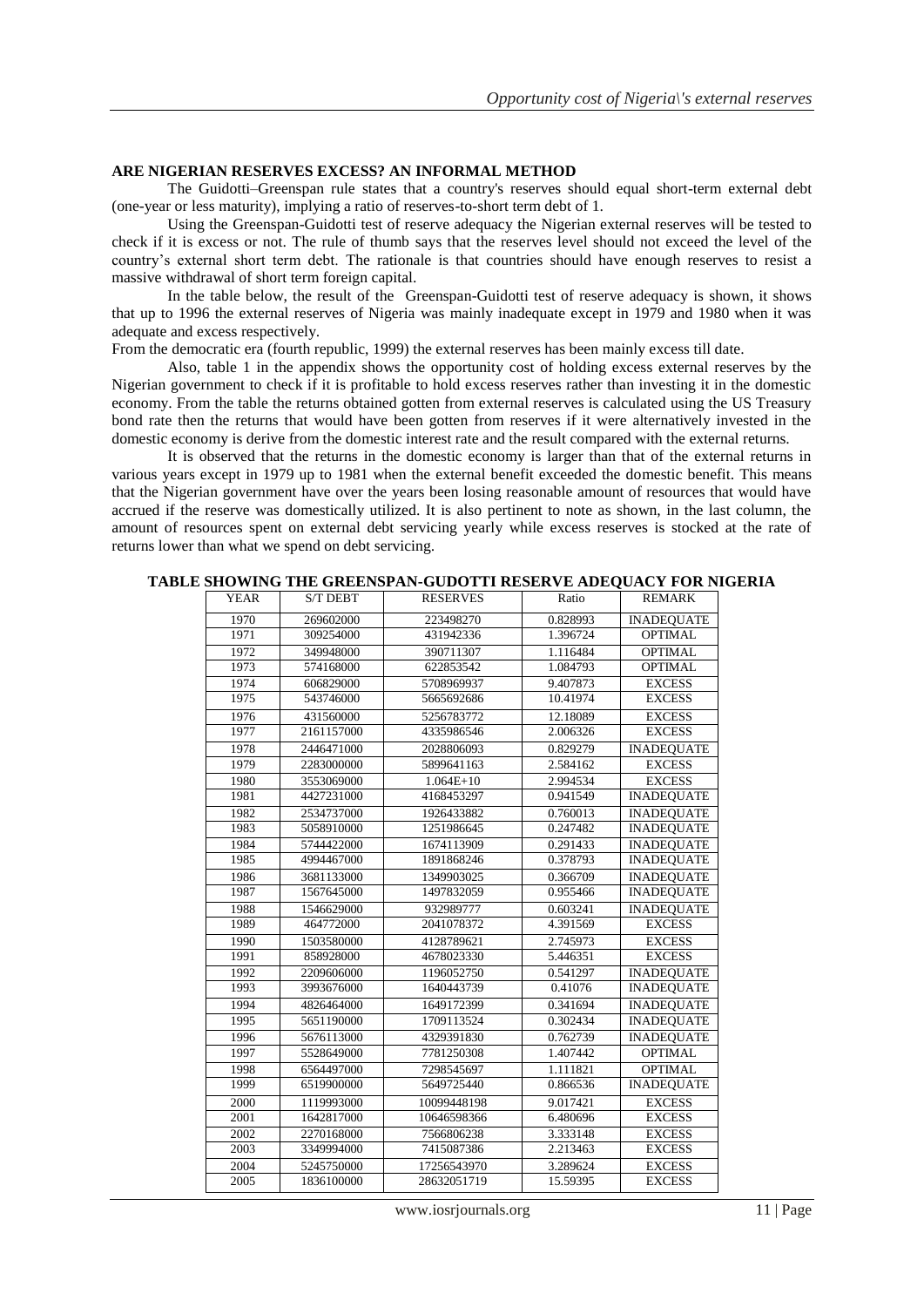| 2006 | 3890000000 | 42735469033 | 10.98598  | <b>EXCESS</b> |
|------|------------|-------------|-----------|---------------|
| 2007 | 4944000000 | 51907034587 | 10.499    | <b>EXCESS</b> |
| 2008 | 7456000000 | 53599283557 | 7.188745  | <b>EXCESS</b> |
| 2009 | 3514000000 | 45509822740 | 12.951    | <b>EXCESS</b> |
| 2010 | 4214000000 | 35339252200 | 8.386154  | <b>EXCESS</b> |
| 2011 | 3321120000 | 43211294000 | 10.531657 | <b>EXCESS</b> |

*Source: World Bank statistical data, and computed by the authors.*

## **MODEL SPECIFICATION**

In the micro level we have income  $(Y)$  to be the function of consumption  $\odot$  and savings  $(S)$  which is mathematically represented as

 $Y = f(C, S)$ 

Y = C + S……………………………………………………………1

But in the macro level, three sector and open economy, which Nigeria is one, national income is a function of private consumption, C investment expenditure, I government or public expenditure, G as well as net international trade (i.e. export less import) this is mathematically represented as  $Y = f(C, I, G (X-M))$ 

Y = C + I + G + (X-M)…………………………………………2

Since external reserves yields returns this work assumes it to be investment and incorporate it with investment expenditure but separately to assess it contribution or impact to the level of national income (domestic economy), measured by Gross Domestic Product (GDP) in Nigeria and compare it with what domestic investment contributes to Nigerian economy.

In this work,

Y will be measured by gross domestic product (GDP)

I will be measured by gross fixed capital formation (GFCF) as domestic investment (DINVST)

C will be measured by private consumption (PTCON)

G will be measured by public consumption or expenditure (PUCON) while

(X-M) will be measured by the difference between export and import as net international trade (NIT)

Therefore for the purpose of this study, we will use the understated models to check the hypotheses of this research work;

GDP = f (PTCON, DINVST, RES, PUCON, NIT)

Where; Res = external reserves GDP = Gross Domestic Product PTCON = private consumption NIT =net international trade PUCON = government expenditure DINVST =level of domestic investment.

Also, domestic investment (DINVST) is a function of national income (measured by GDP) interest rate (INTR), government expenditure (Ge), private consumption (ptcon) External reserves (Res) DINVST= f(GDP, INTR, PUCON, PTCON, Res)

## **MODEL ESTIMATION PROCEDURE**

To investigate the level of Nigerian external reserves a simple OLS, multiple regression analysis will be used and the model will be estimated thus:

 $GDP_t = a_0 + a_1 PTCON_t + a_2 DINVST_t + a_3 RES_t + a_4 PUCON_t + a_5 NIT_t + E \dots$ 

Where;  $RES<sub>t</sub>$  = reserves at time t GDP = Gross Domestic Product PTCON = private consumption NIT =net international trade PUCON =government expenditure DINVST =domestic investment.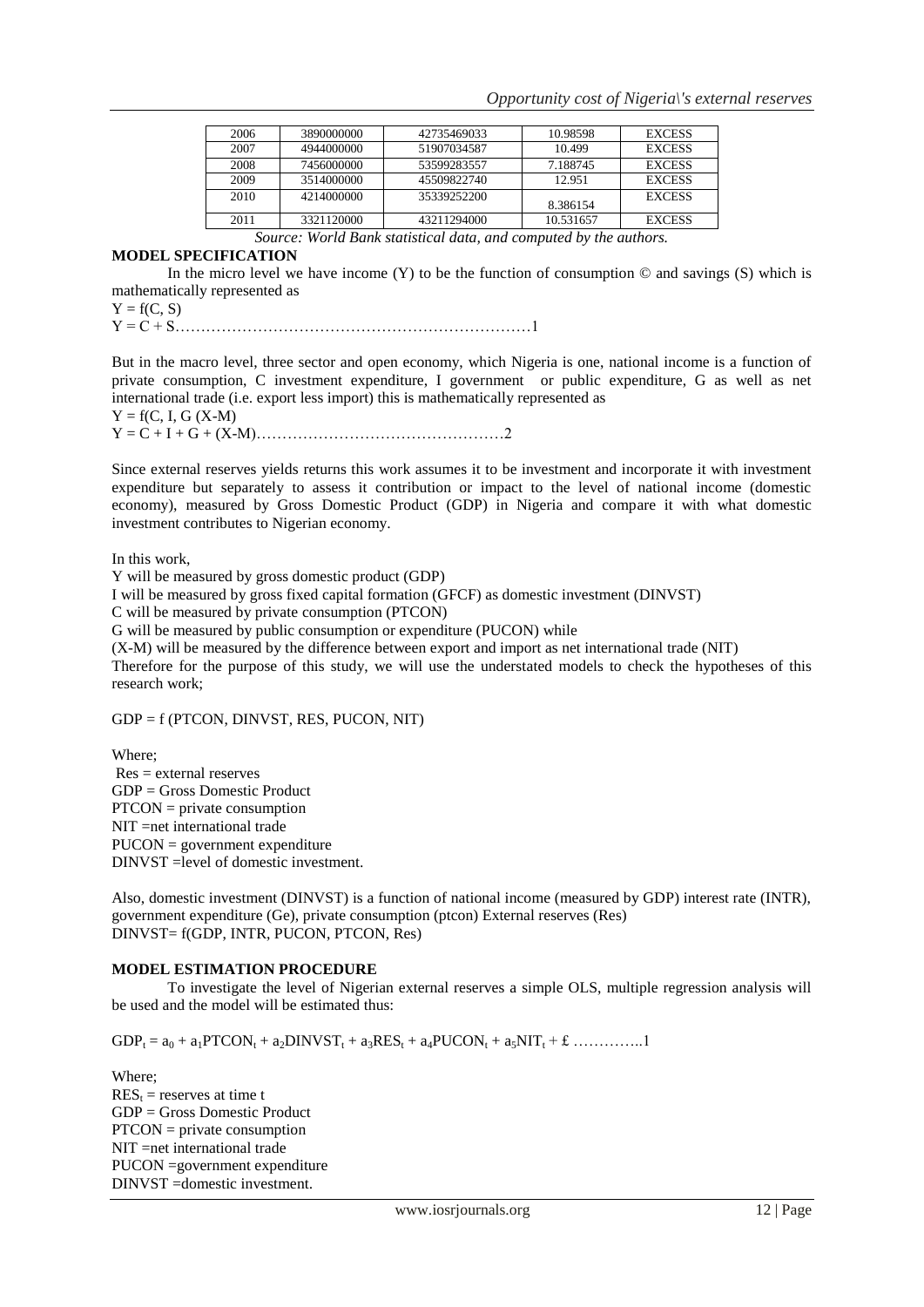$f = error term$  $a_1, a_2, a_3, a_4, a_5$  = parameter estimators (coefficient) a $\lt$  $0, a_1 \lt 0, a_2 \gt 0, a_3 \lt 0, a_4 \gt 0, a_5 \lt 0$ 2. To check the effect of reserves on domestic investment we use the model below; DINVST<sup>t</sup> = b<sup>0</sup> + b1PTCON<sup>t</sup> + b2GDP<sup>t</sup> + b3RES<sup>t</sup> + b4PUCON<sup>t</sup> + b5INTR<sup>t</sup> + U……………………..2 Where;  $Intr = interest rate$  $U = error term$ Other variables as already defined.  $b_1$ ,  $b_2$ ,  $b_3$ ,  $b_4$ ,  $b_5$  = parameter estimators (coefficient)  $b \ll 0$ ,  $b_1 \ll 0$ ,  $b_2 \gg 0$ ,  $b_3 \ll 0$ ,  $b_4 \gg 0$ ,  $b_5 \ll 0$ The period taken into consideration is from 1970 to 2010 studying the impact of external reserve on the Nigerian domestic economy.

## **TEST OF TIME SERIES PROPERTIES**

When estimating a model that involves time series variables, the first thing we need to make sure is that either all time series variables in the model are stationary or they are co integrated, which means that they are integrated of the same order and errors are stationary, in which case the model defines a long run equilibrium relationship among the co integrated variables. Therefore, a co integration test generally takes two steps. The first step is to conduct a unit root test on each variable to find the order of integration. If all variables are integrated of the same order, the second step is to estimate the model, also called a "co integrating equation," and test whether the residual of the model is stationary.

Therefore, we will test for stationary level of each of the variable used in our model using Augmented Dickey-Fuller (ADF) and Phillip-perron test which the result is shown below;

| <b>VARIABLE</b> | ADF    | LEVEL.   | PHILLIP-PERRON | LEVEL     |
|-----------------|--------|----------|----------------|-----------|
| <b>GDP</b>      | 6.0559 | I(O)     | 6.0559         | I(O)      |
| <b>EXTRES</b>   | 3.6648 | $I(II)*$ | 3.6648         | $I(II)^*$ |
| <b>DINVEST</b>  | 6.6696 | I(O)     | 14.4335        | I(O)      |
| NIT             | 4.6233 | I(O)     | 4.3035         | I(O)      |
| <b>PUCON</b>    | 5.3110 | I(O)     | 13.6950        | I(O)      |
| <b>PCON</b>     | 4.5904 | $I(I)^*$ | 2.6331         | $I(O)$ ** |
| <b>INTR</b>     | 7.5917 | I(I)     | 10.3547        | I(I)      |

Base on the result of unit root above, it is seen that three variables (private consumption, interest rate and external reserves) in the model are not stationary. This means that there is need to conduct a co integration test to check if there is a long run relationship among the variables in the model. The result of the co integration test shows that there are six (6) co integrating equations at both 5% and 1% levels as the trace statistic values are greater than the critical values at both 5% and 1% levels. This means that the variables are co integrated and hence, there is existence of long run relationship among them, therefore we can go ahead and estimate the over parameterized model and then reduced it to parsimonious model.

## **III. Discussion Of Major Findings**

The result of the parsimonious model 1, shows that the impact of external reserves on the level of national productivity or income, measured in GDP, reveals that Nigeria's external reserves (RES) has a negative impact on the level of boom in the economy and it is significant, meaning that the huge amount of reserve pile up in the international money market in other to have a good reputation for the country's liquidity level for borrowing has a slow down effect on the level of economic activities in the domestic economy compare to the domestic investment which is also significant but has a direct relationship, promote economic boom in the country.

An increase in the level of investment will cause a 135.127% increase in the level of economic growth in the Nigerian economy. This shows that the excess reserves in the international money market would have been used to invest in the domestic economy to achieve economic growth. In the case of private consumption, the negative impact of this variable could be explain by the fact that most of the Nigerian citizen spent their income on imported goods and services which in turn slows down the level of economic productivity in the nation while promoting that of the trading partner country, this variable is also very significant, public expenditure in the nation promotes the level of productivity and off course the net international trade variable, though not significant, indicates that Nigeria buys more than what they produce and offer to sell in the international markets, the existing capacity measured by lag of GDP shows that it increase the level of productivity in the current year this will give a positive multiplier effect if the part of the external reserves is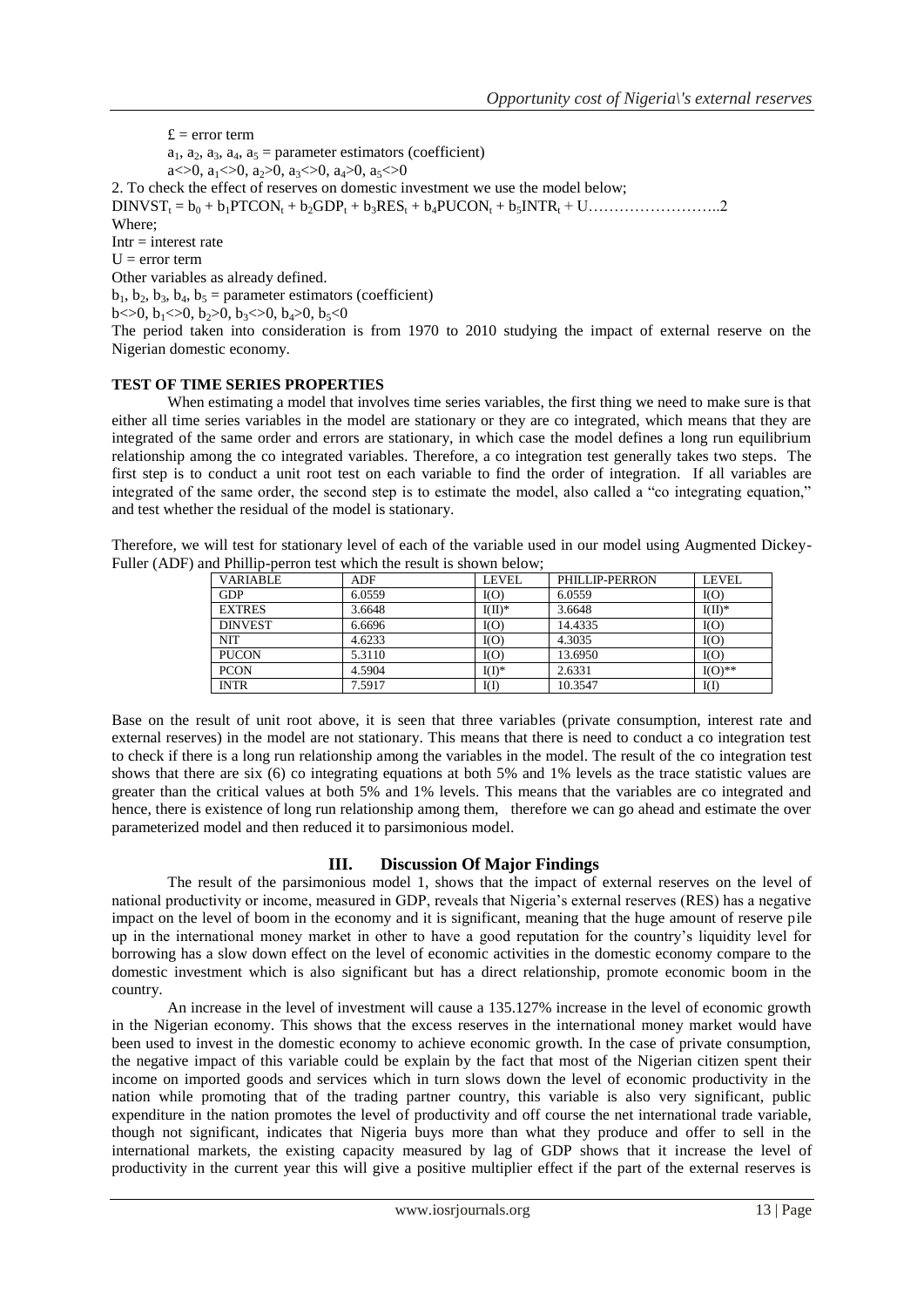withdrawn to invest in the domestic economy rather than keeping in the foreign banks that will yield little returns to the Nigerian economy.

The ECM which measures the speed of adjustment shows the long run relationship of the model and if the system is distorted it will be corrected by more than 50% in the next year and this is very good as any corrective measures will have a quick response to the economy and it is significant with the expected negative sign.

From the adjusted R-squared, we observed that 90.7% of variation in the domestic economy is explain by the model and only 9.3% of changes in the economy is caused by variables outside the model otherwise known as error term. This shows a good fitness, also the Durbin-Watson result shows that there is no serial correlation in the model and thus the result should be accepted. The F-statistic indicates that the model is statistically significant since the value is greater than the tabulated F-ratio.

However, the second estimated model, which shows the relationship that external reserves has with the domestic investment in the country, gives a similar result in the private consumption and external reserves as variables that negatively influence the internal investment. The reasons are not far fetch as Nigerians citizens prefer imported goods and services to made in Nigeria goods and services. This habit retards the growth of the manufacturing sector and hence the domestic investment.

The public expenditure variable indicates that the Nigerian government spent more on recurrent expenditure and irrelevant affairs leaving less to be invested in the capital projects or investment this gives the negative sign of public consumption in the model and is very significant in the model. The long run relationship (ECM) shows that more than 60% error in the system will be corrected by any reform made toward improving the economy and also have the expected negative sign.

The entire result is accepted given the Durbin-Watson result of 2.2 which shows no serial correlation, the goodness of fit of 84.6% and f-ratio of 29.19 (higher than the F-ratio tabulated of 2.61).

## **Summary Of Major Findings**

After extensively assessing the level of Nigerian external reserves and the concepts of reserves adequacy, the following are established,

- i. From the rule of thumb criteria of reserves adequacy we discover that the Nigerian external reserves have been excess over the years.
- ii. The review of literature shows that Nigeria needs huge reserves to maintain a fixed exchange rate policy.
- iii. Keeping excess reserves negatively influence the level of domestic investment in Nigeria as the excess reserves would have been invested in the domestic economy.
- iv. The returns derive from external reserves is lower than what would have been obtained from investing it in the domestic economy hence, the real cost of keeping excess reserves is high.
- v. Millions of US dollar is spent yearly on external debt servicing by Nigerian government while the returns on reserves is low compare to the amount on servicing.
- vi. Public expenditure in Nigeria does not promote domestic investment.

## **Recommendations**

Base on the findings we recommend the following;

1. The Nigerian government should allow the exchange rate to be flexible since a fixed exchange rate always attracts huge reserves to maintain it.

2. The federal government should keep reasonable reserves and invest the excess reserves in the domestic economy while policies should be made to mandate the monetary authorities not to swaps high-yield domestic assets for low-yield foreign ones.

3. Since the returns derive from external reserves is lower than the resources spent on external debt servicing the federal government should reduce the level of external borrowing and rather tap from the external reserves for domestic spending.

4. Having discovered that government expenditure does not promote investment, we recommend that government should make reforms to minimize the cost of recurrent governance and social spending so that more funds will be available to channel to investment.

## **IV. Conclusion**

The main intention of this work was to examine the impact of external reserves on the Nigerian economy, in order to do this, we use both qualitative and quantitative method to assess the reserve adequacy of Nigeria, the opportunity cost of keeping reserves in the external banks rather than in the domestic economy and compared the cost of external debt servicing with the returns derived from external reserves.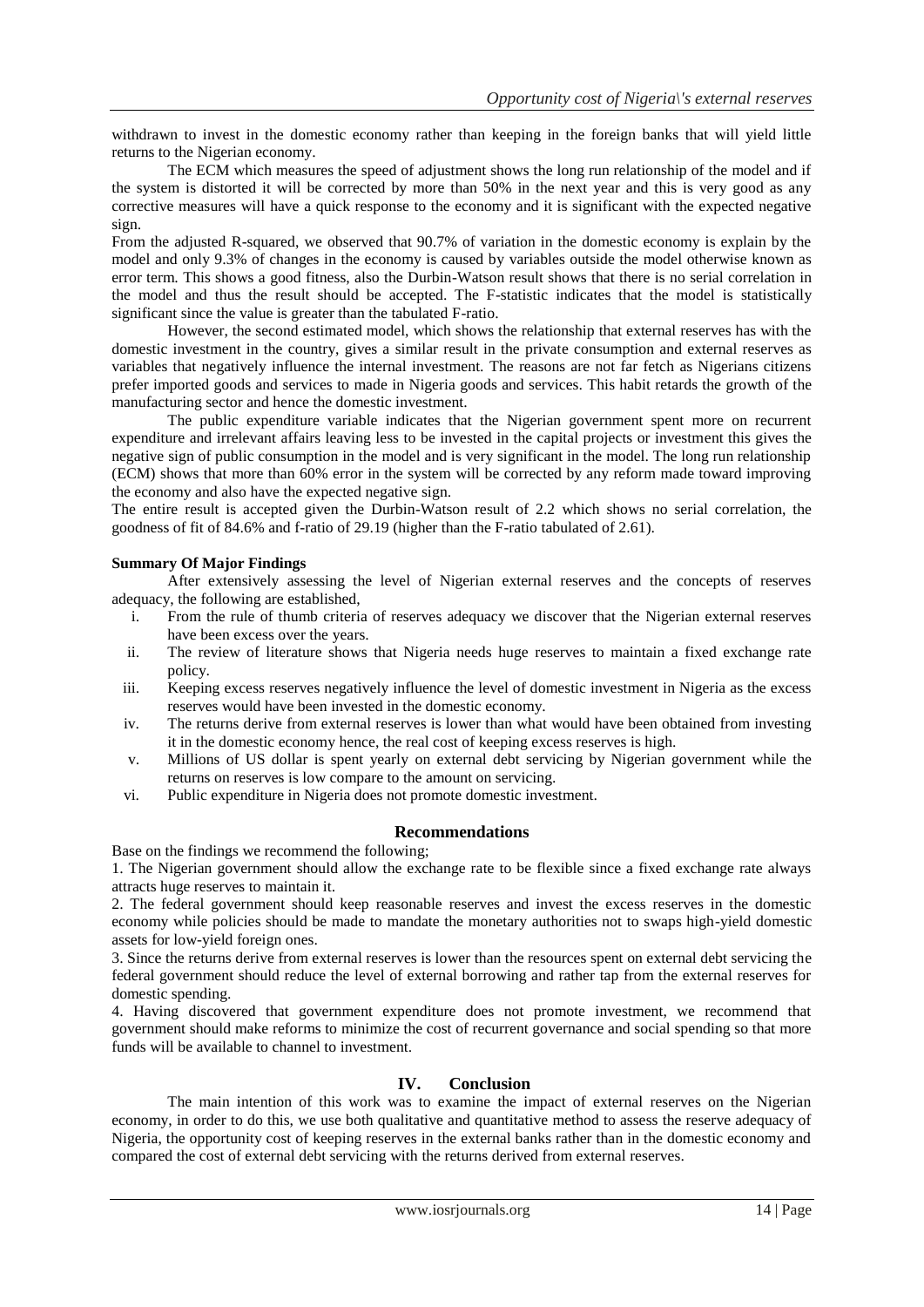As a result of these, we estimated two models using econometric, multiple regression analysis and use domestic economy, measured by GDP and domestic investment, measured by Gross fixed capital formation (GFCF) as dependent variables for each of the models, after testing for the stationary level of each of the variables and conducting co integration, we discover that the variables are co integrated. Therefore we proceeded to the over parameterized model which then took us to the parsimonious model. We estimated the error correction model (ECM).

The results show that external reserves negatively influence the level of domestic economic productivity and investment. The hypothesis was stated and tested that there is a negative relationship between Nigeria's external reserves and the domestic economy.

Therefore, the Nigerian government should reduce the level of excess reserves and rather use it for investment in the domestic economy.

|             |                            |            |                  | ALLER VER   |          |                     |                      |
|-------------|----------------------------|------------|------------------|-------------|----------|---------------------|----------------------|
| <b>YEAR</b> | <b>BOND</b><br><b>RATE</b> | <b>RES</b> | Int'l<br>returns | <b>INTR</b> | dom.rets | Opportunity<br>cost | ext.debt ser.<br>\$m |
| 1970        | 6.39                       | 156.58     | 1000.546         | 8           | 1252.64  | $-252.094$          | 95556000             |
| 1971        | 4.64                       | 281.38     | 1305.603         | 10          | 2813.8   | $-1508.2$           | 94469000             |
| 1972        | 4.82                       | 243.58     | 1174.056         | 10          | 2435.8   | $-1261.74$          | 95261000             |
| 1973        | 7.16                       | 377.98     | 2706.337         | 10          | 3779.8   | $-1073.46$          | 228669000            |
| 1974        | 7.72                       | 3452.3     | 26651.76         | 10          | 34523    | $-7871.24$          | 192011000            |
| 1975        | 6.37                       | 3583.7     | 22828.17         | 9           | 32253.3  | $-9425.13$          | 269835000            |
| 1976        | 5.62                       | 3286.3     | 18469.01         | 10          | 32863    | $-14394$            | 400272000            |
| 1977        | 5.7                        | 2814.5     | 16042.65         | 6           | 16887    | $-844.35$           | 138130000            |
| 1978        | 7.68                       | 1298.9     | 9975.552         | 11          | 14287.9  | -4312.35            | 148871000            |
| 1979        | 9.77                       | 3059.8     | 29894.25         | 9.5         | 29068.1  | 826.146             | 391800000            |
| 1980        | 10.75                      | 5462       | 58716.5          | 10          | 54620    | 4096.5              | 1150772000           |
| 1981        | 13.16                      | 2441.6     | 32131.46         | 11.75       | 28688.8  | 3442.656            | 1788841000           |
| 1982        | 11.1                       | 1043.3     | 11580.63         | 11.5        | 11997.95 | $-417.32$           | 2086475000           |
| 1983        | 8.86                       | 224.4      | 1988.184         | 13          | 2917.2   | $-929.016$          | 2561869000           |
| 1984        | 9.91                       | 710.1      | 7037.091         | 11.75       | 8343.675 | $-1306.58$          | 4064251000           |
| 1985        | 7.76                       | 1657.9     | 12865.3          | 12          | 19894.8  | $-7029.5$           | 4425445000           |
| 1986        | 6.07                       | 2836.6     | 17218.16         | 19.2        | 54462.72 | $-37244.6$          | 2050078000           |
| 1987        | 6.33                       | 7504.589   | 47504.05         | 17.6        | 132080.8 | $-84576.7$          | 1106408000           |
| 1988        | 7.17                       | 5229.105   | 37492.68         | 24.6        | 128636   | $-91143.3$          | 2210434000           |
| 1989        | 7.91                       | 3047.619   | 24106.67         | 27.7        | 84419.05 | $-60312.4$          | 2117490000           |
| 1990        | 7.36                       | 4541.448   | 33425.06         | 20.7        | 94007.97 | $-60582.9$          | 3335543000           |
| 1991        | 5.54                       | 4149.298   | 22987.11         | 20.8        | 86305.39 | $-63318.3$          | 2944753000           |
| 1992        | 3.75                       | 1554.607   | 5829.778         | 31.2        | 48503.75 | $-42674$            | 3749026000           |
| 1993        | 3.33                       | 1429.59    | 4760.535         | 36.09       | 51593.9  | $-46833.4$          | 1490998000           |
| 1994        | 4.98                       | 9009.11    | 44865.37         | 21          | 189191.3 | $-144326$           | 1871671000           |
| 1995        | 5.69                       | 1611.11    | 9167.216         | 20.79       | 33494.98 | $-24327.8$          | 1832904000           |
| 1996        | 5.23                       | 3403.91    | 17802.45         | 20.86       | 71005.56 | $-53203.1$          | 2509063000           |
| 1997        | 5.36                       | 7222.215   | 38711.07         | 23.32       | 168422.1 | $-129711$           | 1415795000           |
| 1998        | 4.85                       | 7107.5     | 34471.38         | 21.34       | 151674.1 | $-117203$           | 1331880000           |
| 1999        | 4.78                       | 5424.6     | 25929.59         | 27.19       | 147494.9 | $-121565$           | 1063415000           |
| 2000        | 5.85                       | 9386.1     | 54908.69         | 21.55       | 202270.5 | $-147362$           | 1844897000           |
| 2001        | 5.21                       | 10267.1    | 53491.59         | 21.34       | 219099.9 | $-165608$           | 2560613000           |
| 2002        | 4.86                       | 7681.1     | 37330.15         | 30.19       | 231892.4 | $-194562$           | 1489896000           |
| 2003        | 4.56                       | 7467.78    | 34053.08         | 22.88       | 170862.8 | $-136810$           | 1642115000           |
| 2004        | 4.03                       | 16955.02   | 68328.73         | 20.82       | 353003.5 | $-284675$           | 1724814000           |
| 2005        | 3.43                       | 28279.06   | 96997.18         | 19.49       | 551158.9 | $-454162$           | 8862746000           |
| 2006        | 3.23                       | 42298.11   | 136622.9         | 18.7        | 790974.7 | $-654352$           | 6813729000           |
| 2007        | 4.01                       | 51333.15   | 205845.9         | 18.24       | 936316.7 | $-730471$           | 1250589000           |
| 2008        | 4.05                       | 53000.36   | 214651.5         | 21.18       | 1122548  | -907896             | 590671000            |
| 2009        | 4.008                      | 42382.49   | 169869           | 22.9        | 970559   | $-800690$           | 509515000            |

**APPENDIX**